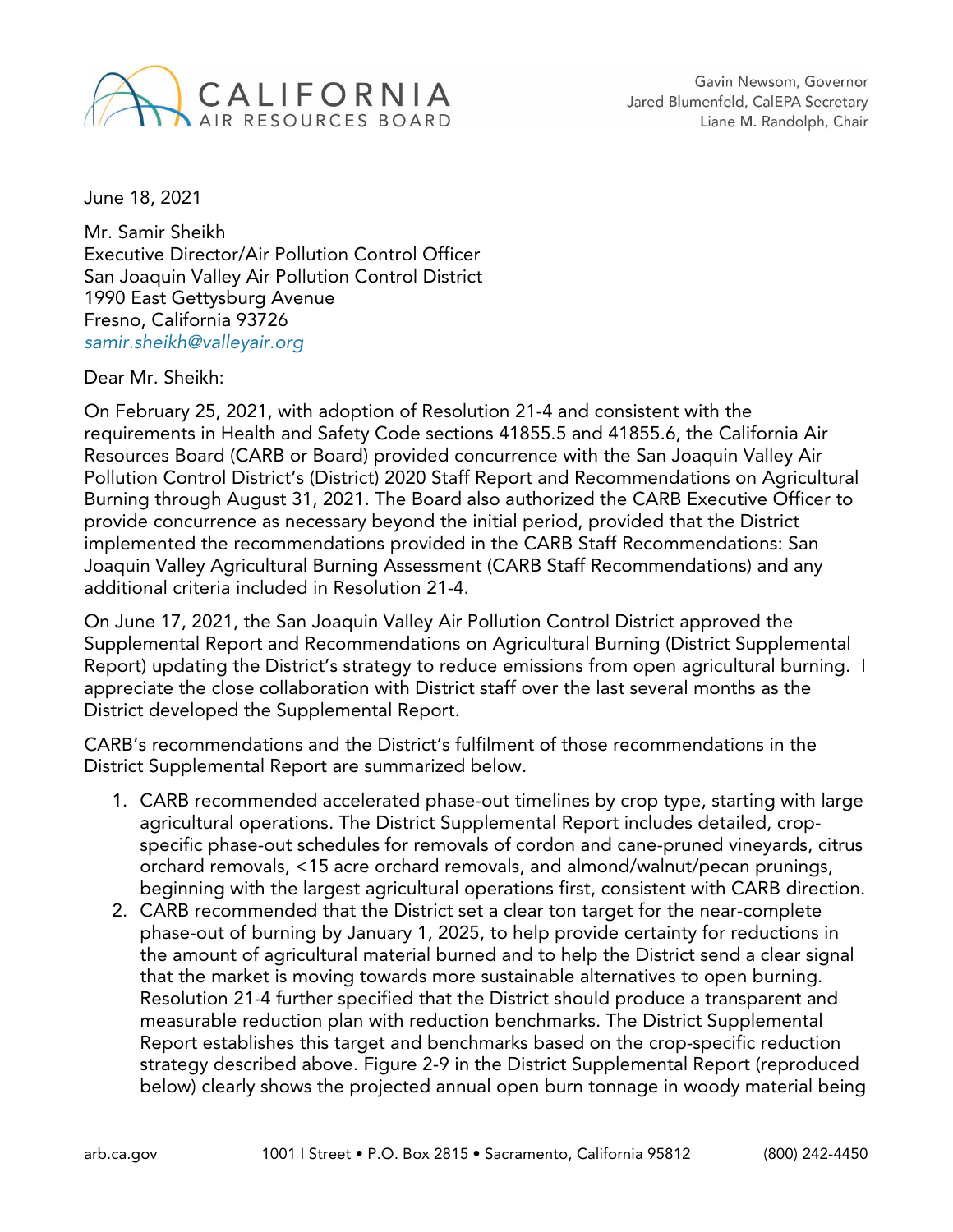open burned in the Valley from the phase-out schedule detailed above, illustrating a steady decline in burning over time.



- 3. CARB recommended the District take a number of actions, in partnership with CARB, to improve readiness to reduce burning at the pace needed to meet the 2025 target of a near-complete phase-out of agricultural burning in the Valley. These actions included:
	- a. Holding a summit on non-burning alternatives;
	- b. Developing outreach materials and programs with UC Cooperative Extension to identify alternatives to vineyard and orchard removals;
	- c. Pursuing a Clean Biomass/Bioenergy Collaborative across state agencies;
	- d. Pursuing additional incentive funding from State and federal sources; and
	- e. Encouraging the use of woody biomass in low-carbon uses.

The District Supplemental Report describes how the District and CARB have pursued these actions:

- a. Summit: In September of 2021, CARB will host, with assistance from the District, a two-day Summit focusing on solutions to overcome the challenges associated with implementation of alternatives to open agricultural burning. The Summit will advance the understanding of available and potential new biomass/bioenergy technologies, including advantages and disadvantages of each, and anticipated implementation roadblocks and solutions.
- b. Outreach: The District has developed program advertisements, promotional videos, infographics, social media, radio/television, and other outreach materials to complement extensive and ongoing conversations with affected stakeholders, including numerous meetings with agricultural representatives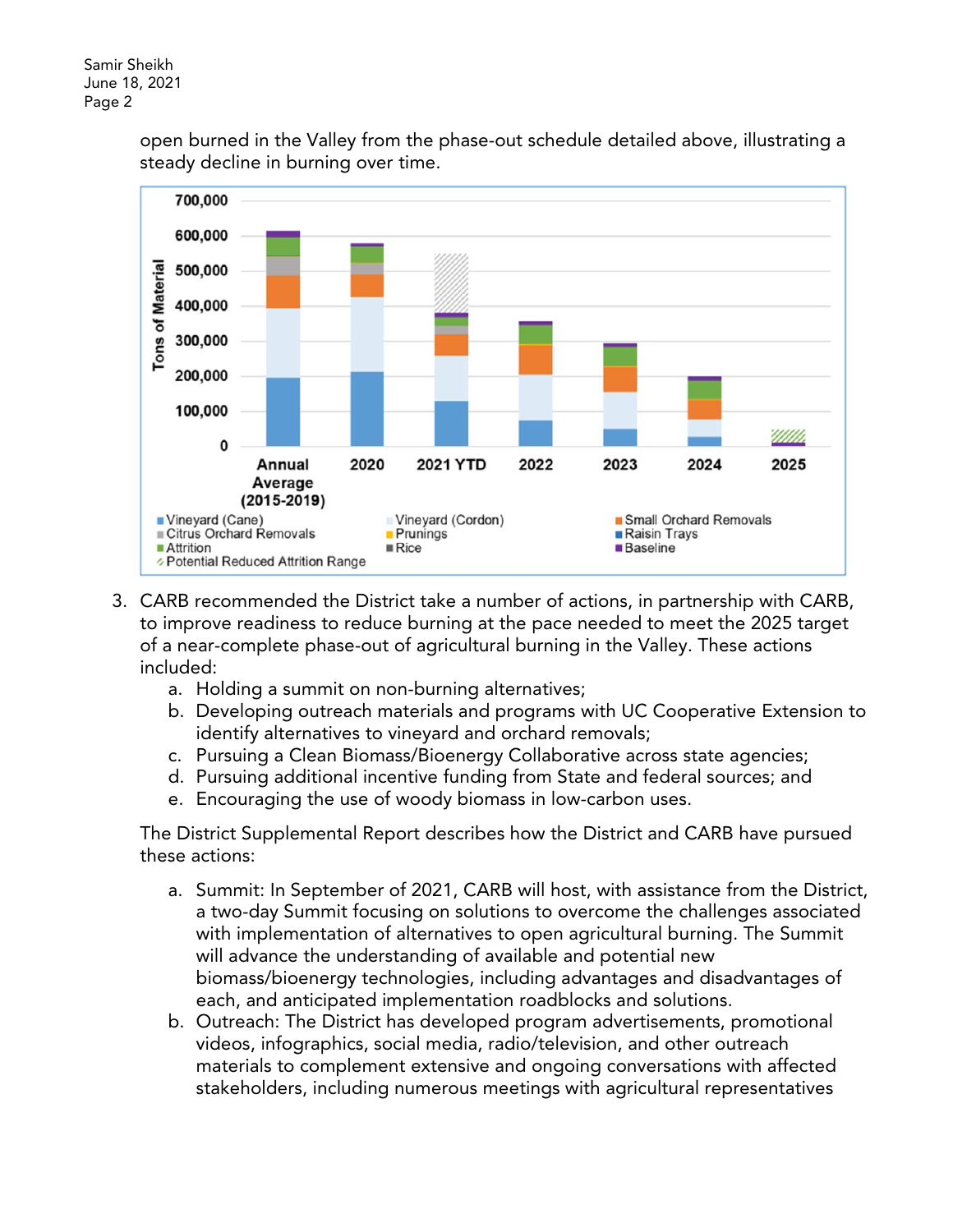and grower cooperatives. In fall of 2021, the District will coordinate with the agricultural community to host a series of educational workshops, webinars, and pop-up events to further educate affected growers about upcoming prohibitions to open burning, and available alternatives. The District also committed to ongoing work with Valley communities to effectively communicate requirements and available tools to report complaints.

- c. Clean Biomass Collaborative: In consultation with the District, CARB has established a Clean Biomass Collaborative to help better understand and promote alternatives to open burning of agricultural biomass. The Collaborative will seek input from a broad range of stakeholders to characterize current and potential biomass/bioenergy technology options and evaluate them for their viability as alternatives to open agricultural burning.
- d. Incentive funding: CARB and the District recognize the critical need for funding to support the transition to costly new and emerging alternatives. The 2021-22 May Revision to the Governor's Budget included funding for sustainable agriculture, including \$150 million in funding for "Incentives for Alternatives to Agricultural Burning in the San Joaquin Valley" and \$100 million in funding for the California Department of Food and Agriculture Healthy Soils Program. Additionally, the Senate's Agriculture Budget Plan released May 4, 2021, included \$180 million over a three-year period (\$60 million per year) to support the deployment of alternatives to open burning. AB 128, passed by the Legislature on June 14, 2021, signals the intent of the Legislature to provide \$703,418,000 from the General Fund and \$42,582,000 from the Air Pollution Control Fund for an agriculture package, which is expected to include funding for incentives for alternatives to agricultural burning. CARB is prepared to execute a grant agreement to provide these funds to the District as soon as the funds are appropriated. The District intends to prioritize incentive funding for small agricultural operations through its Alternatives to Agricultural Open Burning Incentive Program, consistent with CARB direction in Resolution 21-4 to provide support for small farms.
- e. Low-carbon uses: The conversion of agricultural residue into liquid and gaseous fuels is another alternative to burning which could also support the State's climate change mitigation efforts. As part of California's effort to reduce greenhouse gas emissions, CARB has adopted a Low Carbon Fuel Standard (LCFS) which sets a decreasing carbon intensity for California's transportation fuel pool and helps support the deployment of a range of low-carbon and renewable fuel alternatives like renewable diesel, biodiesel, alternative jet fuel, renewable natural gas, and others. These low-carbon fuels will be critical to decarbonizing our transportation sector over the coming years, particularly for areas that will be hard to electrify like agricultural equipment, marine, and other off-road equipment.
- 4. CARB recommended the District consider seeking to raise the per acre penalty for burning conducted pursuant to a Stipulated Order of Abatement (SOA) that was granted in 2015 by the District Hearing Board to allow orchard removal burns. The District Supplemental Report describes that the SOA process is not currently being